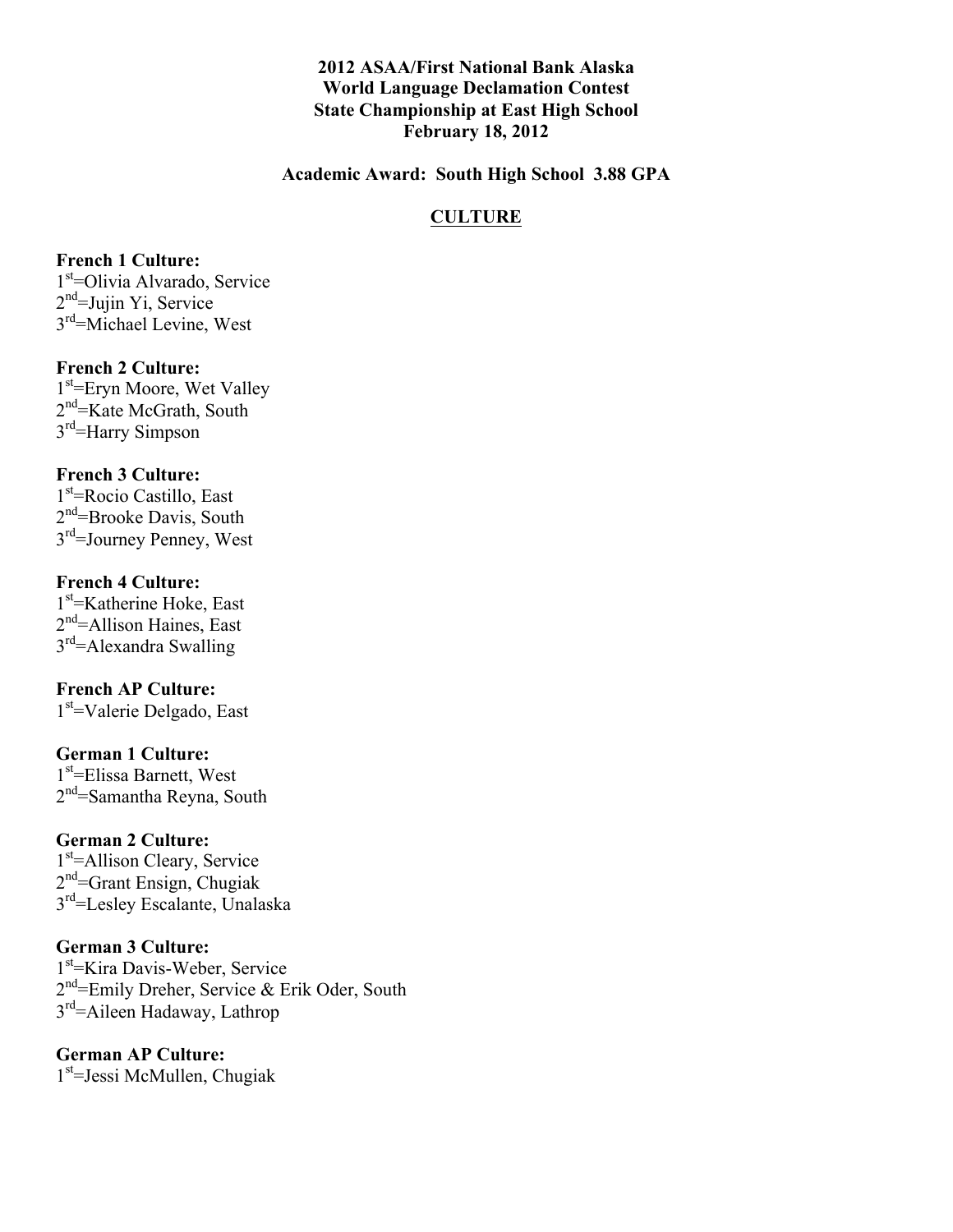**Latin 1 Culture:** 1<sup>st</sup>=Kari Jahnsen, South 2<sup>nd</sup>=Mary Wichorek, South 3rd=Samantha Kalarchik, Holy Rosary Academy

**Latin 2 Culture:** 1<sup>st</sup>=Jessica Smith & Ethan Fuller, Holy Rosary Academy

## **Spanish 1 Culture:**

1<sup>st</sup>=Jamilla Cayetano, West 2<sup>nd</sup>=Dasha Moyer, Unalaska

## **Spanish 3 Culture:**

1<sup>st</sup>=Jennifer Ruiz, Unalaska 2nd=Melissa Streitmatter, Unalaska 3<sup>rd</sup>=Alex Yang, Grace Christian

## **Spanish AP Culture:**

 $1<sup>st</sup>$  Kimberly Sorto, East & William Middleton, Wasilla

## **Spanish AP Culture:**

1<sup>st</sup>=Grant George, Grace Christian 2nd=Aman LaChapelle, West 3rd=Madeline Moore, West

## **Spanish Immersion & Native Speaker 10<sup>th</sup> Grade Culture:**

1<sup>st</sup>=Grant Cook, Chugiak  $2<sup>nd</sup>=$ Guadalupe Mendoza, West & Hector Quiroz, West

#### **POETRY**

**Chinese 1 Poetry:** 1<sup>st</sup>=Mai Vang Chang, Bartlett 2<sup>nd</sup>=Zack Goeden, West Valley 3<sup>rd</sup>=Darby Glenn, Bartlett

#### **Chinese 2 Poetry:**

1st=Rory Odonoghue, West Valley 2<sup>nd</sup>=Kalia Xiong, Bartlett 3rd=Xaviera Lee, Bartlett

**Chinese 3 Poetry:** 1st =Bao Kang Vang, Bartlett

#### **French 1 Poetry:**

1<sup>st</sup>=Leah Allan, Lathrop 2nd=Mackenzie Parrot, Lathrop 3<sup>rd</sup>=Amelia Leff, West Valley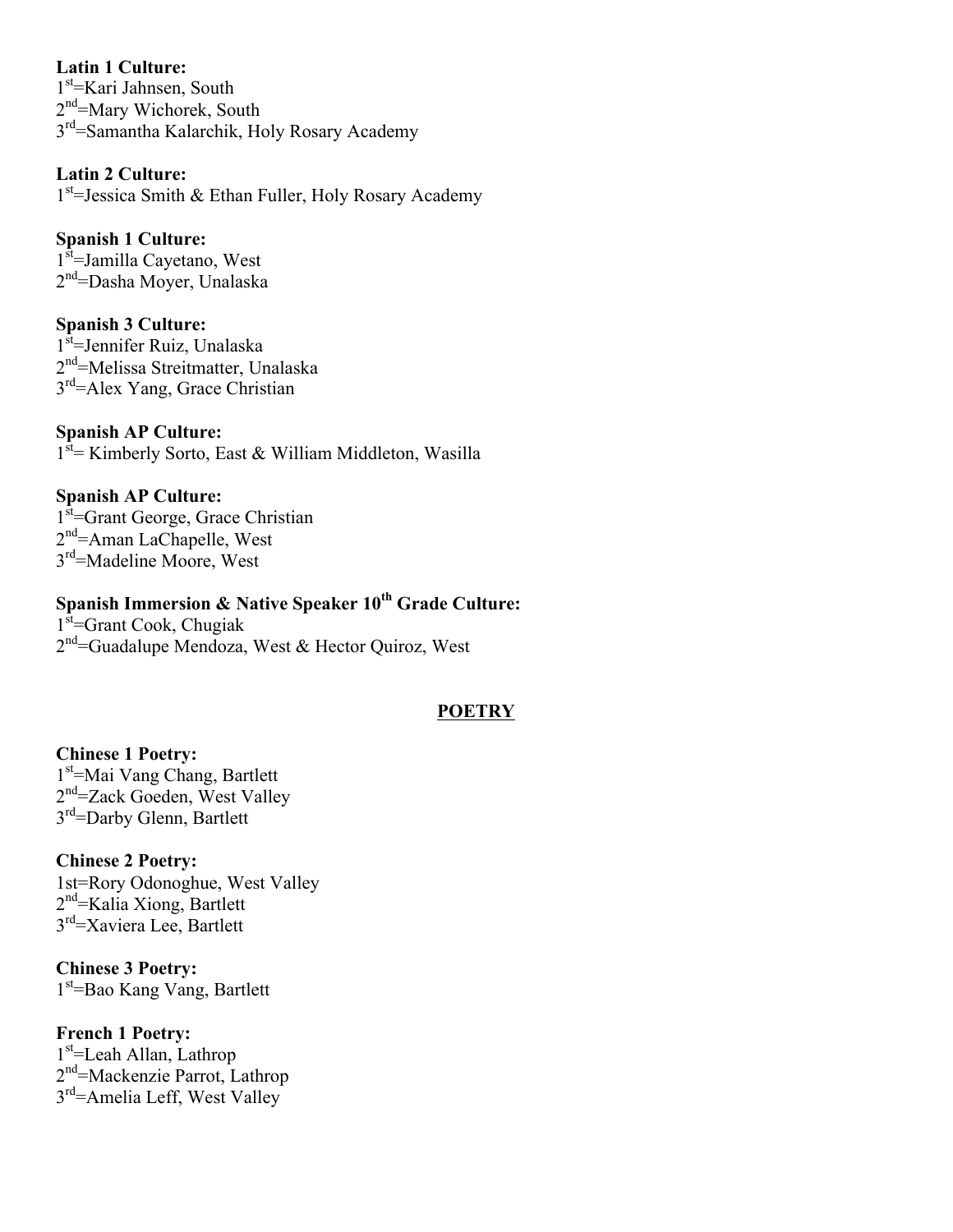## **French 2 Poetry:**

1<sup>st</sup>=Harry Simpson, West Valley 2<sup>nd</sup>=Erin Moore, West Valley & Megan Barkdull, Lathrop & AJ Tsang, Eagle River 3<sup>rd</sup>=Kimberly Diamond, East

## **French 3 Poetry:**

1<sup>st</sup>=Joseph Sasis, West 2<sup>nd</sup>=Alayna Rupert, West 3<sup>rd</sup>=Megan Taube, West Valley

## **French 4 Poetry:**

1<sup>st</sup>=Diana Lobontiu, West  $2<sup>nd</sup>=$ Iona Lobontiu, West 3rd=Bennett Amodio, West

## **French 5 Poetry:**

 $1<sup>st</sup>=$  Josh Sy, West 2nd=Ravyn Nothstine, West 3rd=Emma Neslund, East

**French AP Poetry:** 1<sup>st</sup>=Melissa Scriven, Service

**German 1 Poetry:** 1st =Dane Breitung, Chugiak 2nd=Elissa Barnett, West 3rd=Emma Clink, West & Naella Lundell, Chugiak

## **German 2 Poetry:**

1<sup>st</sup>=Jane Kim, Dimond  $2<sup>nd</sup>=Emilee Dabbs$ , East 3<sup>rd</sup>=Joelle Palmatier, West

#### **German 3 Poetry:**

1<sup>st</sup>=Adam Ritter, Service  $2<sup>nd</sup>$ =Erik Oder, South 3rd=Alex Barnett, Lathrop

## **German 4 Poetry:**

1<sup>st</sup>=Lida Zakurdaew, South & Anna Clink, West 2<sup>nd</sup>=Stirly Boslough, West

## **Japanese 1 Poetry:**

1<sup>st</sup>=Yuni Jones, West Valley 2nd=Samantha Paskvan, Dimond 3rd=Chu-Hsing Hu, Dimond

## **Japanese 2 Poetry:**

1<sup>st</sup> Sean Christians, Dimond & Jaimy Schwarber, Lathrop 2nd=Jaimee Lin,Dimond 3rd=Jesse Mason, Wasilla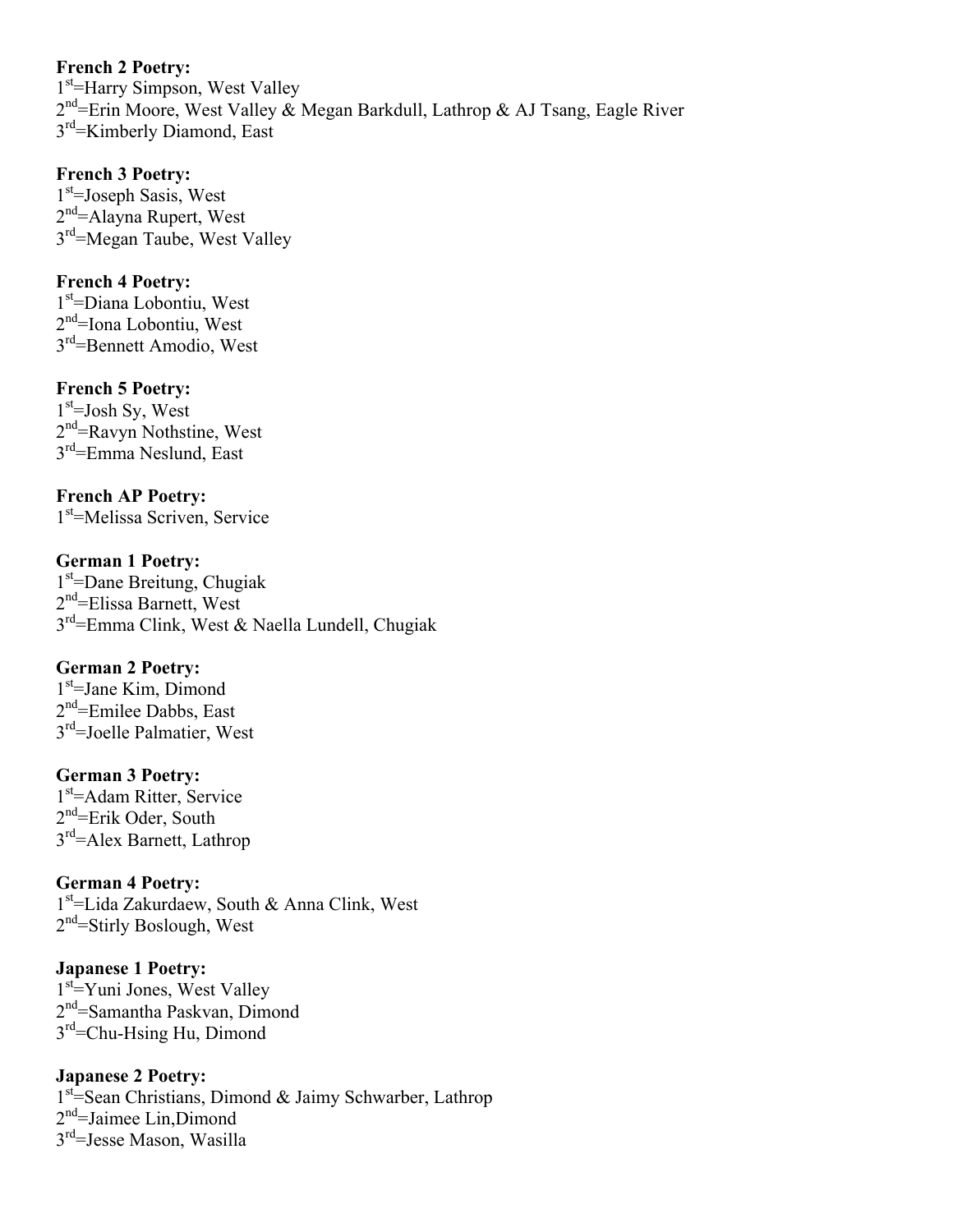## **Japanese 3 Poetry:**

1<sup>st</sup>=Sue Chong Lee, Colony 2<sup>nd</sup>=Colton Morris, Dimond 3rd=Larysa Fomina, Colony

**Japanese 4 Poetry:** 1<sup>st</sup>=Woon Choi, Dimond  $2<sup>nd</sup>=Tiffanv$  Aguilar, Lathrop

**Japanese 5 Poetry:** 1<sup>st</sup> = Jeremy Grice, Wasilla

**Latin 1 Poetry:** 1<sup>st</sup>=Kari Jahnsen, South

**Latin 2 Poetry:** 1<sup>st</sup>=Ethan Fuller, Holy Rosary Academy 2nd=Natalie Chennault, Holy Rosary Academy

**Latin 3 Poetry:** 1<sup>st</sup>=Ryan Gale, South

**Spanish 1 Poetry:** 1<sup>st</sup>=Alyssa Roxas, Unalaska 2<sup>nd</sup>=Ariel Hasse, Wasilla 3rd=Shayla Jordan

## **Spanish 2 Poetry:**

1<sup>st</sup>=Ashley Widmer, Service 2nd=Hope Spargo, Wasilla 3rd=Rorey Hughes, North Pole

#### **Spanish 3 Poetry:**

1<sup>st</sup>=Chanmi Joo, Service 2nd=Kurmiko Hayes, Wasilla 3rd=Evelina Gergilerich, Wasilla

#### **Spanish 4 Poetry:**

1<sup>st</sup>=Mariah DeJesus, Service 2<sup>nd</sup>=Sam McCollum, Service 3rd=Zachary Johnson, Service

#### **Spanish AP Poetry:**

1<sup>st</sup>=Grant George, Grace Christian 2nd=Samantha Zumbro, Service 3rd=Grace Weinstein, West

#### **Spanish Immersion 9-10 Poetry:**

1<sup>st</sup>=Emily Romero, Chugiak 2nd=Alicia Luna, West 3rd=Damiyer Wilkersen, Chugiak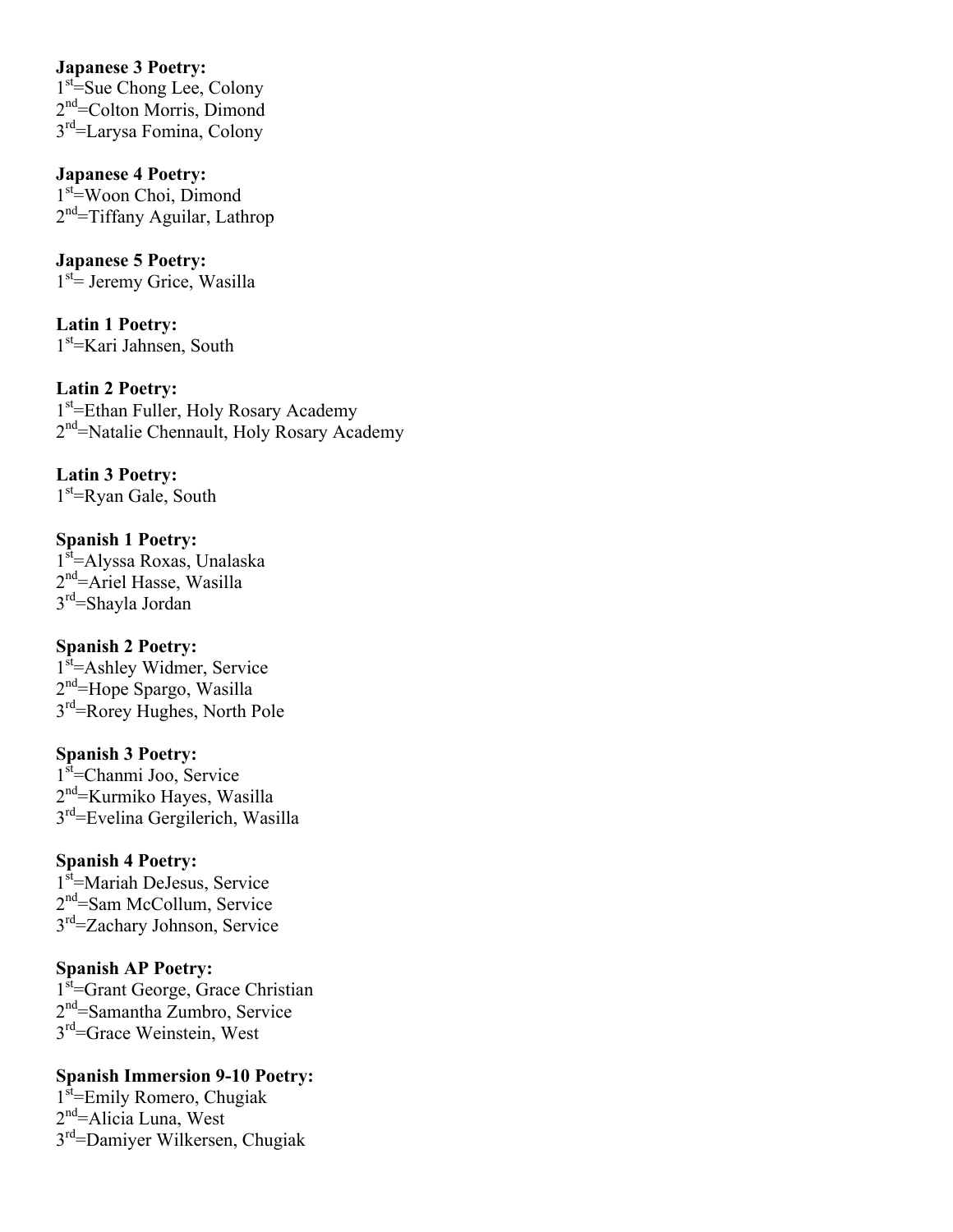**Spanish Immersion 11-12 Poetry:**

1<sup>st</sup>=John Gutsch, West

## **Spanish Native Speaker Poetry:**

1<sup>st</sup>=Kiara Valdez-Pena, West 2<sup>nd</sup>=Guadalupe Mendoza, West 3<sup>rd</sup>=Ximena Velador, West

## **IMPROMPTU**

## **Chinese 1 Impromptu:**

1<sup>st</sup> = Kellie Chong, West Valley 2<sup>nd</sup>=Mai Vang Chang, Bartlett 3rd=Zack Goeden & Grant Ackerman, West Valley

#### **Chinese 2 Impromptu:**

1<sup>st</sup>=Rory Odonoghue, West Valley 2<sup>nd</sup>=Chong Her, Bartlett 3<sup>rd</sup>=Kalia Xiong, Bartlett

## **Chinese 3 Impromptu:**

1st =Bao Kang Vang, Bartlett 2nd=Clynce Carillo, Bartlett 3rd=Adam Tzeo, Bartlett

## **French 1 Impromptu:**

1<sup>st</sup>=Monique Mojica, Service 2nd=Liz Rangel, Service 3rd=Anna Bogdanova, Service

#### **French 2 Impromptu:**

1st =Anne Vollertsen, West  $2<sup>nd</sup>$ =Kelsey, Dobson, East

#### **French 3 Impromptu:**

1<sup>st</sup>=Jesse Zhang & Megan Taube, West Valley 2<sup>nd</sup>=Brianna Gilmore, West Valley 3<sup>rd</sup>=Joseph Sasis, West

## **French 4/5/AP Impromptu:**

1<sup>st</sup>=Tarik Andrew, East 2nd=Emma Neslund, East 3<sup>rd</sup>=Bennett Amodio, West

## **German 1 Impromptu:**

1st =Dane Breitung, Chugiak  $2<sup>nd</sup>$ =Katie Kays, Chugiak

## **German 2 Impromptu:**

1<sup>st</sup>=Hannah Gershel, Eagle River  $2<sup>nd</sup>=T$ yler Kirn, South  $3<sup>rd</sup>=$ Emily Madsen, Chugiak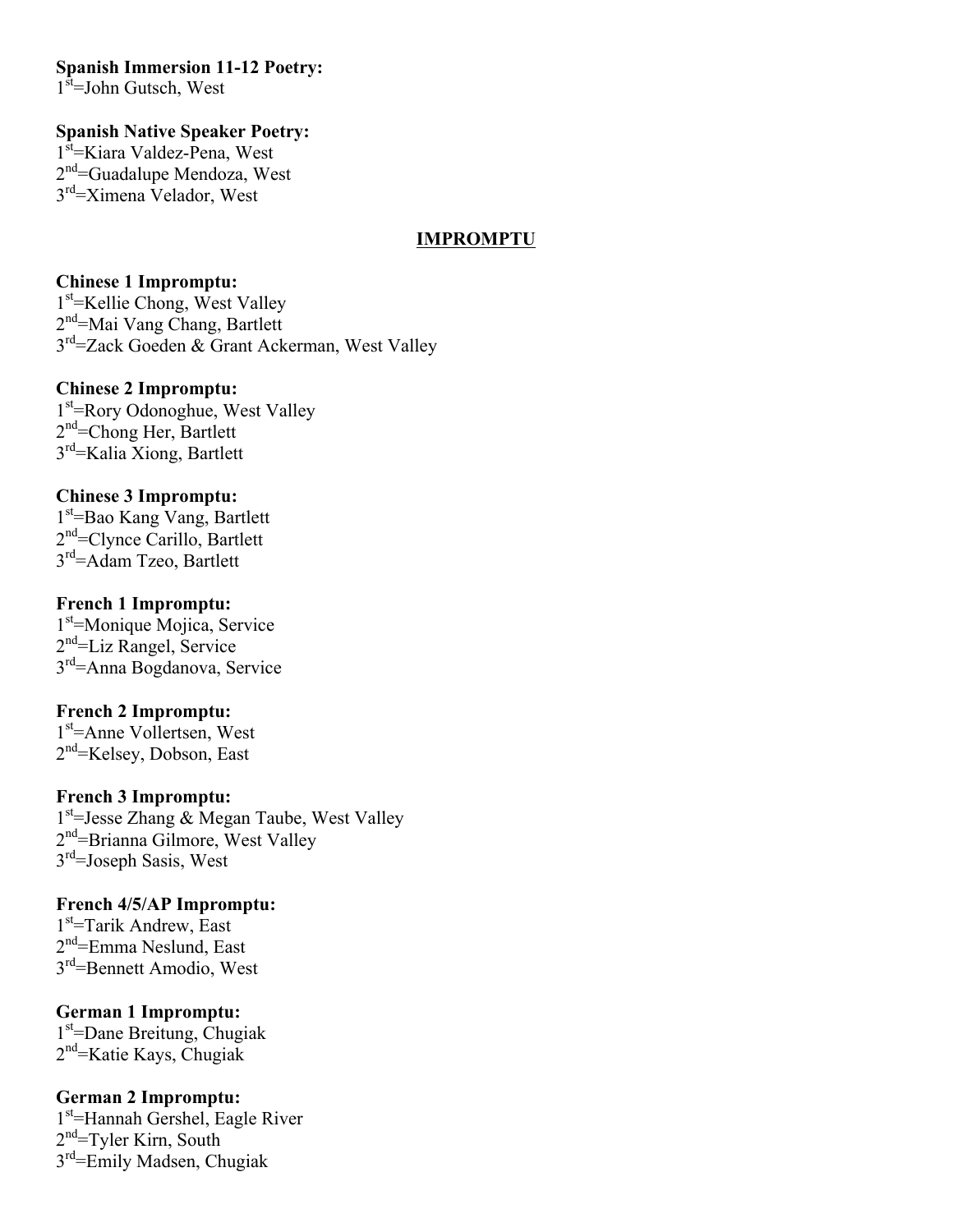## **German 3 Impromptu:**

1<sup>st</sup>=Jackson Page, Chugiak 2nd=Rebekah, Padgett, Service 3rd=Margaret Sewell, Service

## **German 4/5/AP Impromptu:**

1<sup>st</sup>=Lida Zakurdaew, South 2<sup>nd</sup>=Peter Metzger, Service  $3<sup>rd</sup>=$ Alec Parry, East

**Japanese 1 Impromptu:** 1<sup>st</sup>=Chelsea Wulf-Muslin, Wasilla & Naomi Lasota, West Valley

**Japanese 2 Impromptu:** 1<sup>st</sup>=Noel Bowe, Wasilla

## **Japanese 3 Impromptu:**

1<sup>st</sup>=Shereena Kenaston, Dimond 2<sup>nd</sup>=Brittany Suaava, Dimond 3<sup>rd</sup>=Jason His, Dimond

## **Japanese 4/5 Impromptu:**

1<sup>st</sup>=Jeremy Grice, Wasilla 2<sup>nd</sup>=Woon Choi, Dimond

## **Japanese 9-10 Impromptu:**

1st=Jordon Jeffries, Dimond  $2<sup>nd</sup>=T$ yler Dunn, Dimond

## **Spanish 1 Impromptu:**

1<sup>st</sup>=Riley Romero, Service 2<sup>nd</sup>=Tiana White, West Valley 3rd=Barbara Schaefer, Wasilla

## **Spanish 2 Impromptu:**

1<sup>st</sup>=Bradley Bourdon, Grace Christian 2nd=Rachel Bovey, West 3<sup>rd</sup>=Jesse Barrett, West Valley

## **Spanish 3 Impromptu:**

1<sup>st</sup>=Evelina Gergilevich, Wasilla  $2<sup>nd</sup>=$ Alex Yang, Grace Christian  $3<sup>rd</sup>$ =Sydney Chaves, Wasilla & Anthony Friese, Grace Christian

## **Spanish 4/5/AP Impromptu:**

1<sup>st</sup>=Grant George, Grace Christian 2nd=Carla Pasillas, West 3<sup>rd</sup>=Mary Fischer, West

**Spanish Immersion 9-10 Impromptu:**

1<sup>st</sup>=Tasha Boyer, Chugiak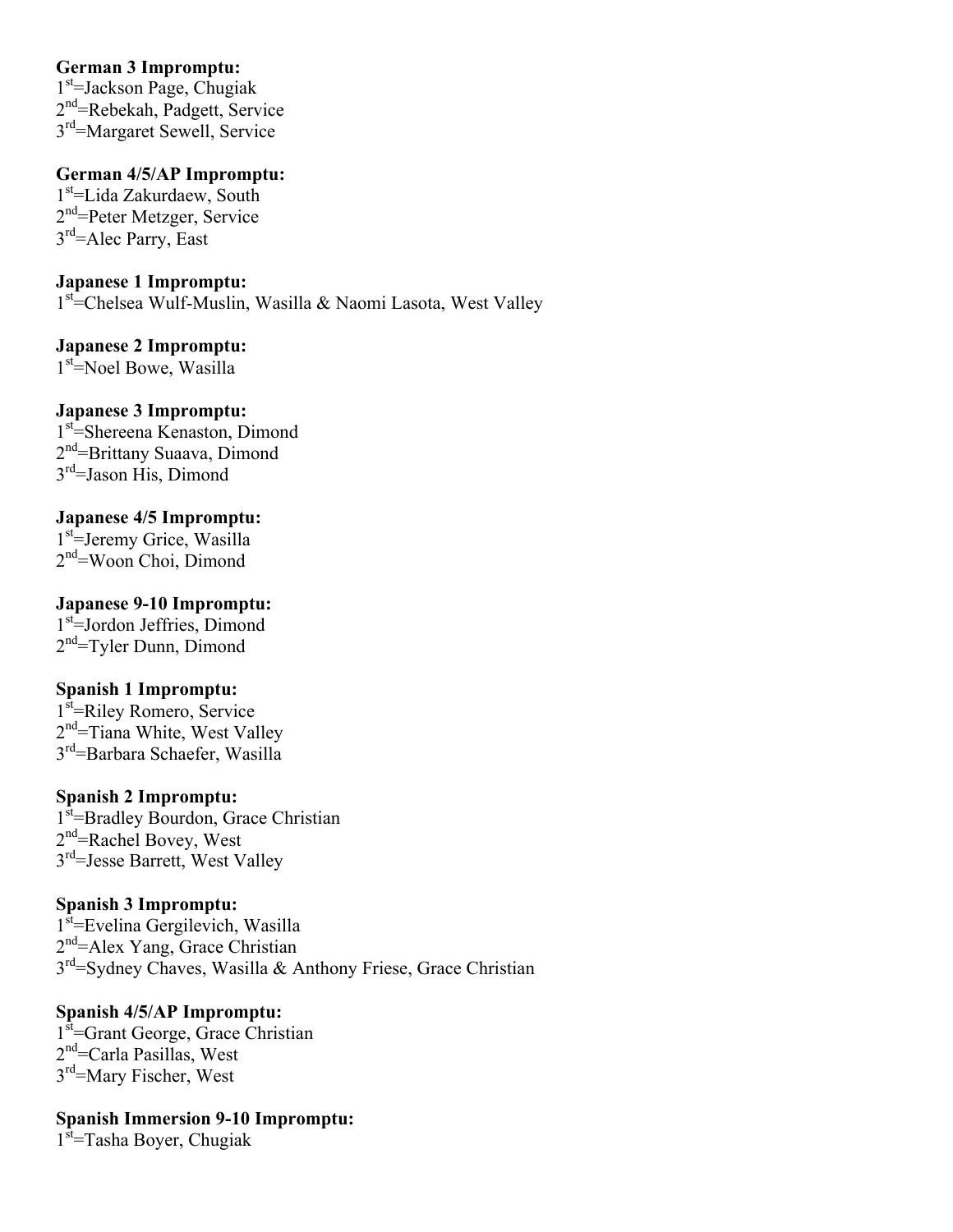## **Spanish Immersion 11-12 Impromptu:**

1<sup>st</sup>=Jose Mora, West 2<sup>nd</sup>=Aman LaChapelle, West 3rd=John Gutsch, West

## **DIALOGUES**

#### **Chinese 1 Dialogues:**

1<sup>st</sup>=Mai Vang Chang & Ah Her, Bartlett 2<sup>nd</sup>=Kelly Chong & Grant Ackerman, West Valley 3rd=Zack Goeden & Kay Rippy, West Valley

**Chinese 2 Dialogues:** 1<sup>st</sup>=Xaviera Lee & Kalia Xiong, Bartlett

**Chinese 3 Dialogues:** 1<sup>st</sup>=Clynce Carilla & Adam Tzeo, Bartlett

## **French 1 Dialogues:**

1<sup>st</sup>=Liz Rangel & Monique Mojica, Service  $2<sup>nd</sup>$ =Maria Ramirez & Celestmarie Bulfa, Dimond

**French 2 Dialogues:** 1<sup>st</sup>=Eryn Moore & Maia Luick, West Valley

#### **French 3 Dialogues:**

1<sup>st</sup> = Brianna Gilmore & Lauren Bouta, West Valley 2<sup>nd</sup>=Megan Taube & Jesse Zhang, West Valley

#### **French 4/5/AP Dialogues:**

1st =Diana Lobontiu & Iona Lobontiu, West 2<sup>nd</sup>=Tarik Andrew & Emma Neslund, East 3<sup>rd</sup>=Leah Droege & Allie Walsh, East

#### **German 1 Dialogues:**

1st =Katie Kays & Alicia Reitz, Chugiak  $2<sup>nd</sup>=$ Naella Lundell & Mylee Schettini, Chugiak

#### **German 2 Dialogues:**

1<sup>st</sup>=Sarah Rackley & Emily Madsen, Chugiak 2<sup>nd</sup>=Kelly Treland & Aaron Tooyak, Eagle River 3rd=Ashleigh Bransky & Jessica Kinney, Chugiak

#### **German 3 Dialogues:**

1<sup>st</sup>=Nick Bozzo & Jackson Page, Chugiak

#### **German 4/5/AP Dialogues:**

1<sup>st</sup>=Elaina Jewett & Peter Metzger, Service 2nd=Shannon Leah & Margaret Sewell, Service 3rd=Olivia Reich & Astrid Williams, East